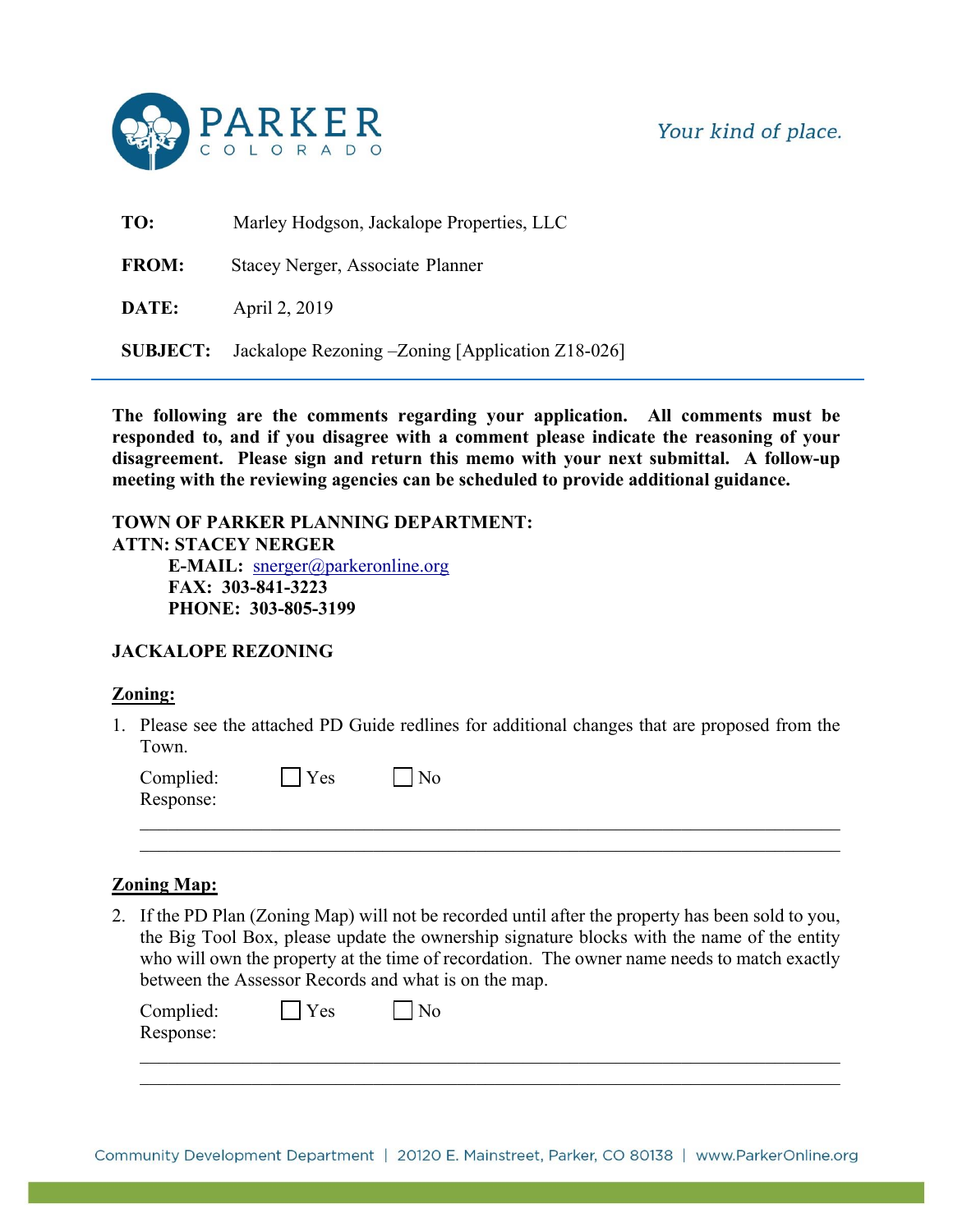

3. Please correct the address of the property in the title block. Somehow the 1 was deleted.

| Complied: | Yes | N <sub>0</sub> |  |  |
|-----------|-----|----------------|--|--|
| Response: |     |                |  |  |
|           |     |                |  |  |

## **OUTSIDE REFERRAL AGENCY COMMENTS**

4. Please address all outside referral agency comments with a written response. Copies of these comments can be found within the case file in TRAKiT.

\_\_\_\_\_\_\_\_\_\_\_\_\_\_\_\_\_\_\_\_\_\_\_\_\_\_\_\_\_\_\_\_\_\_\_\_\_\_\_\_\_\_\_\_\_\_\_\_\_\_\_\_\_\_\_\_\_\_\_\_\_\_\_\_\_\_\_\_\_\_\_\_\_\_\_

| Complied:              | Yes | N <sub>0</sub> |      |
|------------------------|-----|----------------|------|
| Response:              |     |                |      |
|                        |     |                |      |
|                        |     |                |      |
|                        |     |                |      |
|                        |     |                |      |
|                        |     |                |      |
| Property Owner         |     |                | Date |
|                        |     |                |      |
|                        |     |                |      |
| Project Representative |     |                | Date |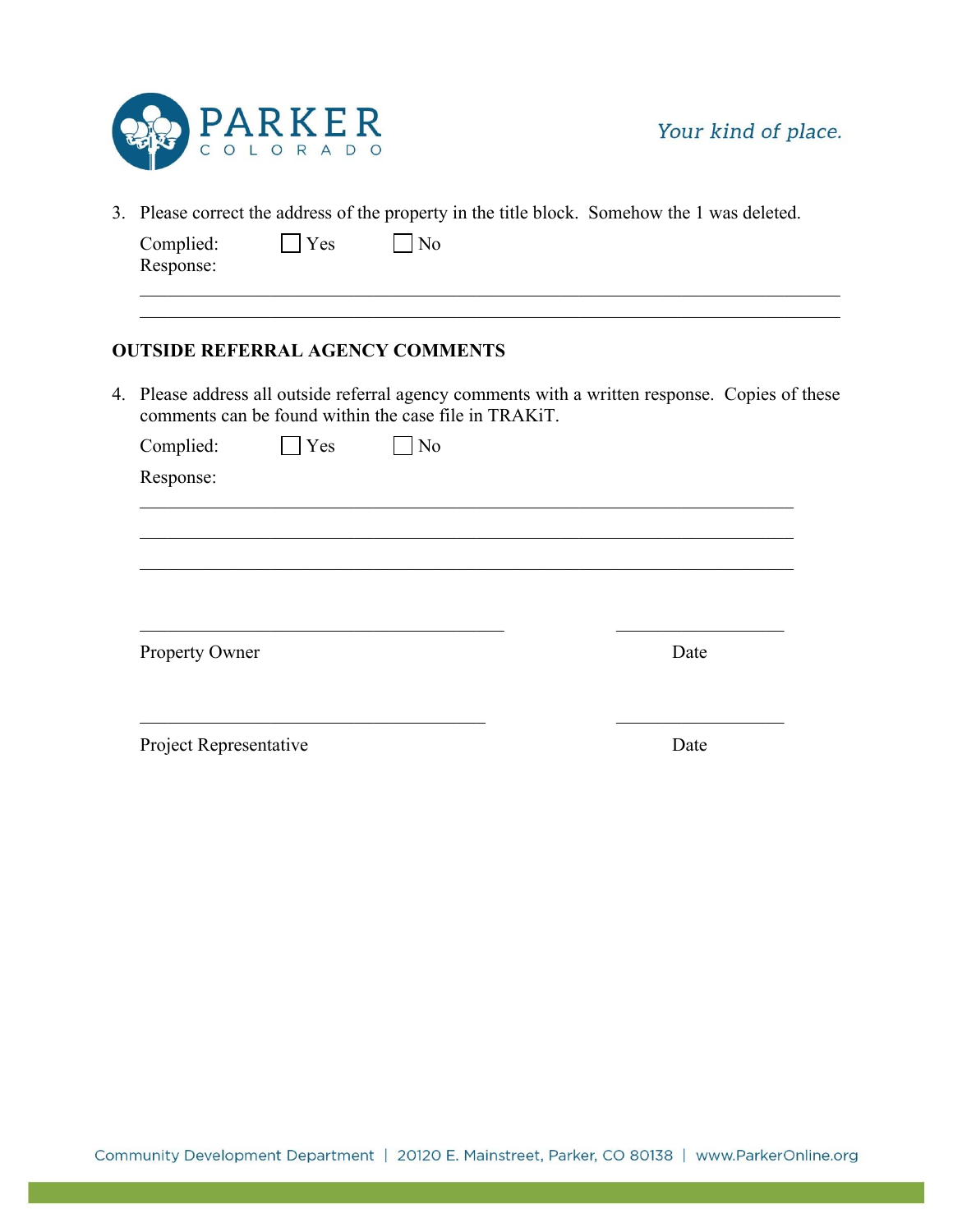# **Jackalope**

Planned Development Guide 1st Amendment

March 6, 1997

1<sup>st</sup> Amendment April 1, 2019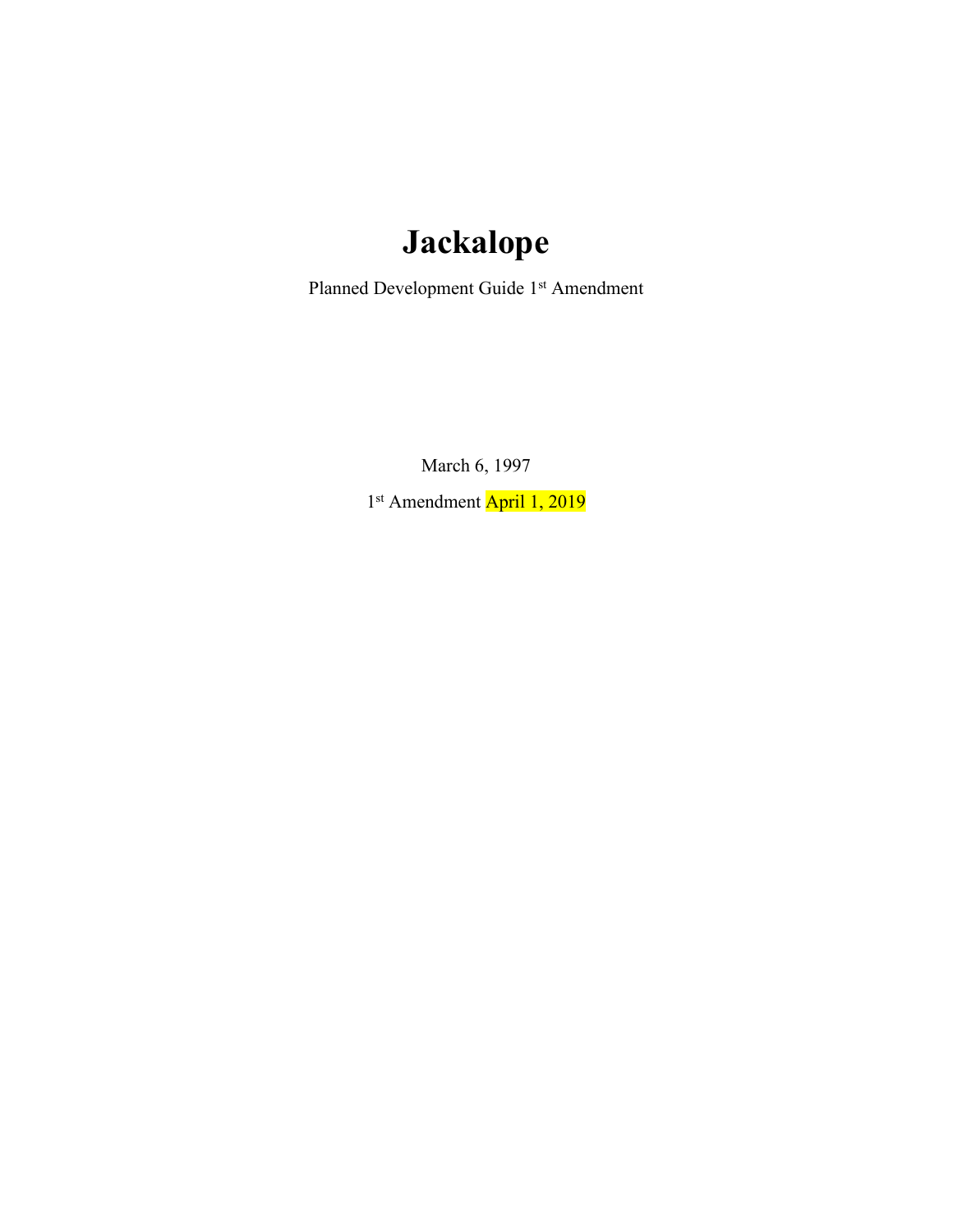## Jackalope

## Planned Development Guide

| Contents             |  |
|----------------------|--|
|                      |  |
| I.                   |  |
| II.                  |  |
| Ш.                   |  |
| IV.                  |  |
| $\mathbf{V}_{\cdot}$ |  |
| VI.                  |  |
|                      |  |
| L                    |  |
| II.                  |  |
| III.                 |  |
|                      |  |
| L.                   |  |
| <b>II.</b>           |  |
| III.                 |  |
| IV.                  |  |
| $\mathbf{V}_{\cdot}$ |  |
| VI.                  |  |
| VII.                 |  |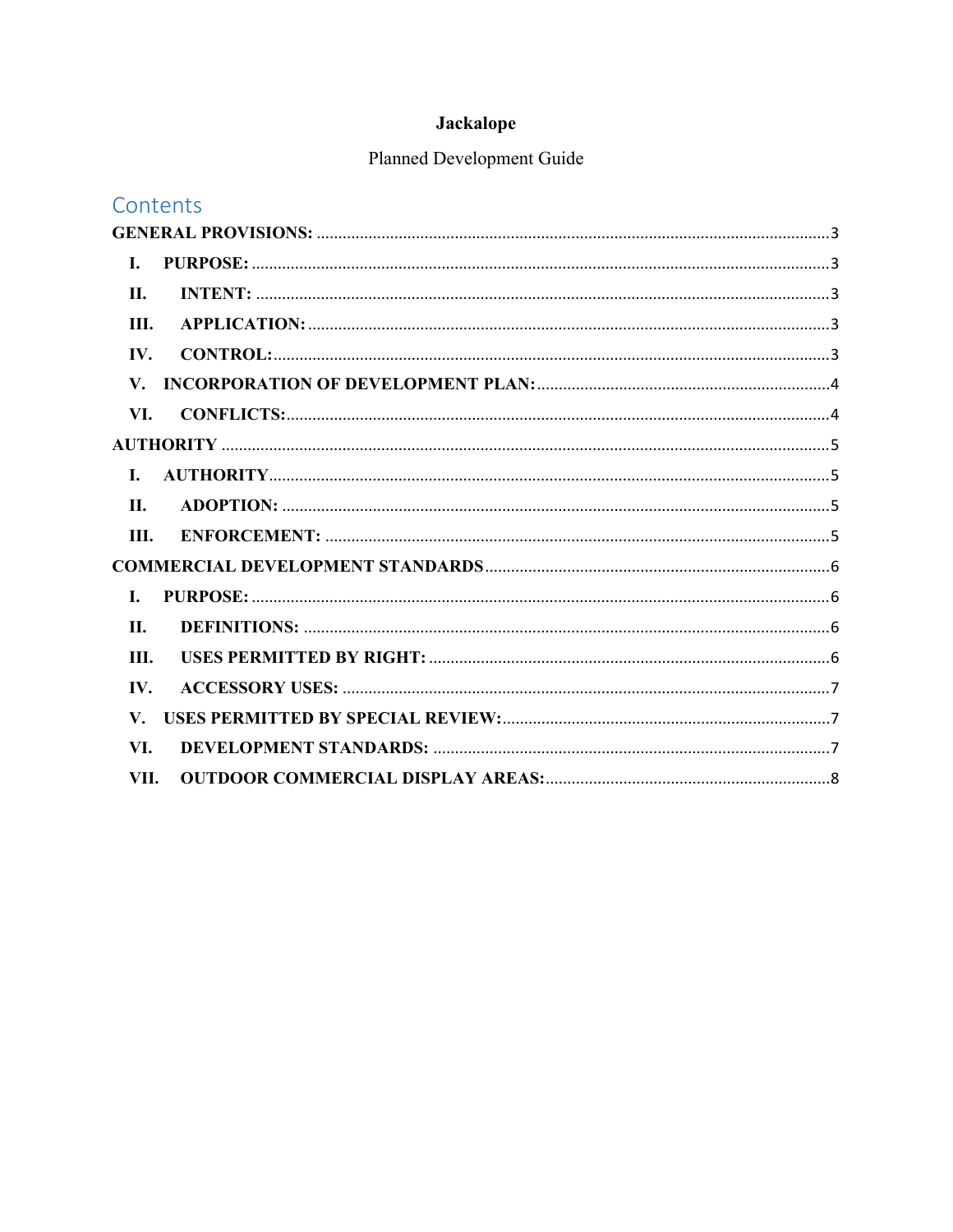## <span id="page-4-0"></span>**GENERAL PROVISIONS:**

## <span id="page-4-1"></span>**I. PURPOSE:**

This development guide sets forth land uses and development standards for the Jackalope Subdivision, a planned development in the Town of Parker, Colorado. It shall regulate the use of the land, define certain terms and clarify the zoning procedures.

The Jackalope Subdivision is comprised of approximately 9.6 acres. The comprehensive development of this parcel in response to certain opportunities and constraints will contribute to an orderly, balanced and quality addition to the Town of Parker.

## <span id="page-4-2"></span>**II. INTENT:**

It is the intent of this Development Guide to provide areas for businesses providing convenience retail and personal service uses and/or for wholesale and service commercial uses with minimal assembly or manufacturing activities.

## <span id="page-4-3"></span>**III. APPLICATION:**

The standards and regulations contained in this Development Guide shall apply to the Property. The standards and regulations contained in this Development Guide may be divergent from the standards and regulations contained in Chapter 13.04 of the Parker Land Development Ordinance, but not any other Chapter of the Parker Land Development Ordinance. In the event that there is a conflict between the standards and regulations contained in this Development Guide (excluding Chapter 13.04) then the Parker Land Development Ordinance shall control.

### <span id="page-4-4"></span>**IV. CONTROL:**

After the adoption of this Development Guide by the Town Council of the Town of Parker, subject to the provisions of Section 13.04.230 of the Parker Land Development Ordinance (Non-Conforming Situations), the standards and regulations contained in this Development Guide, in conjunction with the Town of Parker Land Development Ordinance, as provided herein, shall control development, land use, the location and bulk of all buildings and other structures, existing and future, and shall also apply to the following:

- A. Any new building or other structure, and any parcel of land, or land use;
- B. The use of any existing building, other structure or parcel of land may be changed or extended;
- C. Any existing building or other structure, if such building or other structure is to be enlarged, reconstructed, structurally altered, converted or relocated.
- D. All standards and regulations set forth or referred to in the standards and regulations for the planning area in which such buildings and other structures are located.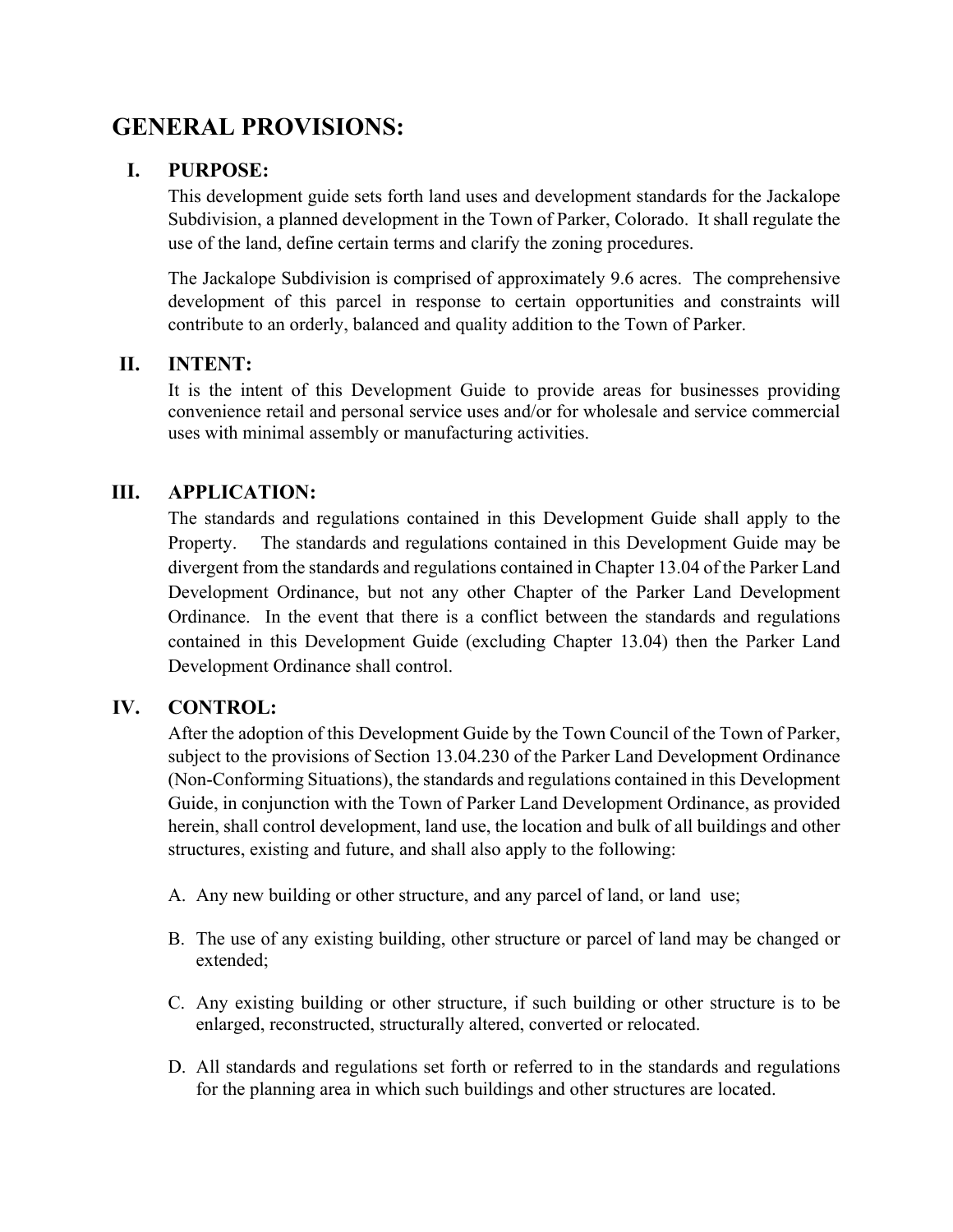## <span id="page-5-0"></span>**V. INCORPORATION OF DEVELOPMENT PLAN:**

The Jackalope development, including the type, location and boundaries of land use areas are shown upon the "Jackalope Development Plan" (hereinafter referred to as "Development Plan)", which Development Plan is hereby incorporated by reference into this Development Guide together with everything shown thereon and all amendments thereto.

## <span id="page-5-1"></span>**VI. CONFLICTS:**

Where there is more than one provision within the Development Guide that covers the same subject matter, the provision which is most restrictive or imposes higher standards or requirements shall govern unless determined otherwise by the Community Development Director.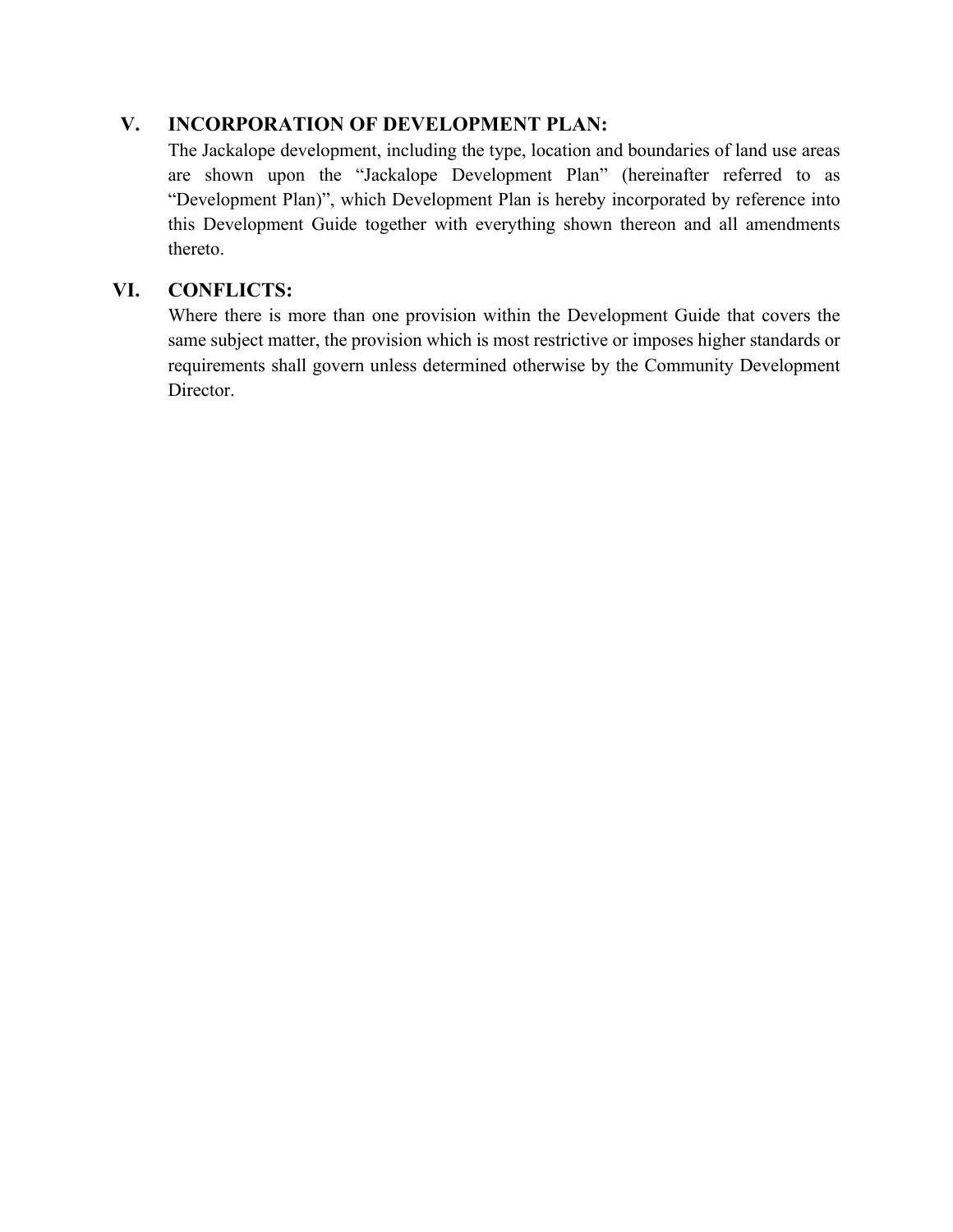## <span id="page-6-0"></span>**AUTHORITY**

## <span id="page-6-1"></span>**I. AUTHORITY**

The authority for this PD Development Guide is Section 13.04.150 (PD-Planned Development) of the Town of Parker Land Development Ordinance.

## <span id="page-6-2"></span>**II. ADOPTION:**

The adoption of this Development Guide and Development Plan by ordinance shall evidence the findings and decisions of the Town of Parker Town Council that this Development Guide and Development Plan for the Jackalope Planned Development is authorized by the provisions of Section 13.04.150 of the Town of Parker Land Development Ordinance.

## <span id="page-6-3"></span>**III. ENFORCEMENT:**

The provisions of the Development Guide relating to the use of land shall run in favor of the Town of Parker and shall be enforceable, at law or in equity, by the Town of Parker without any limitation on any power or authority otherwise granted by law. All provisions of this Development Guide shall run in favor of the owners of the Property to the extent expressly provided in this Development Guide and in accordance with its terms and conditions.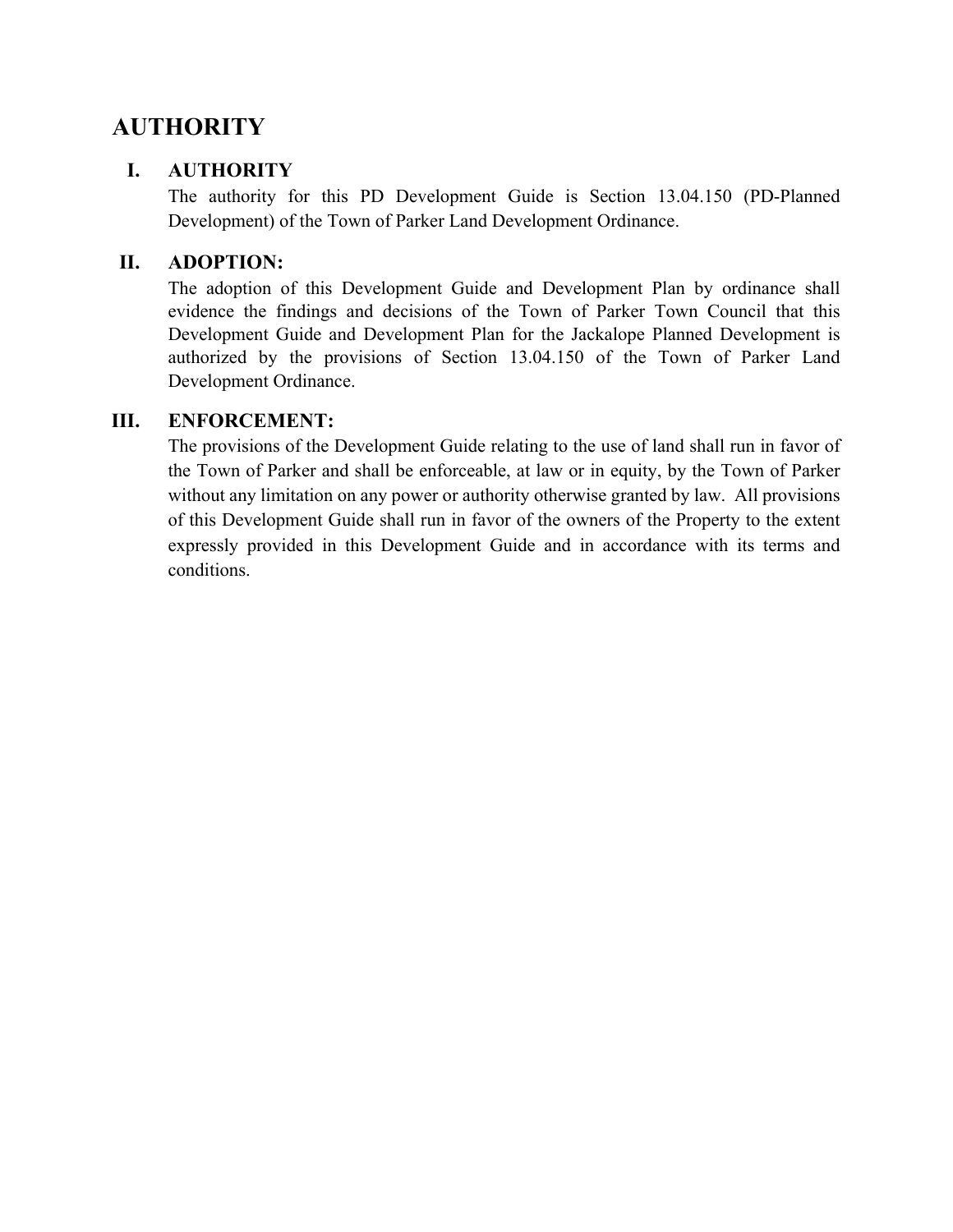### <span id="page-7-0"></span>**COMMERCIAL DEVELOPMENT STANDARDS**

### <span id="page-7-1"></span>**I. PURPOSE:**

Provide areas for businesses providing convenience retail and personal service uses and/or for wholesale and service commercial uses with minimal assembly or manufacturing activities.

### <span id="page-7-2"></span>**II. DEFINITIONS:**

Small engine motorized equipment: A small-displacement, single cylinder or twin cylinder four stroke/cycle, low-powered internal combustion engine (or electric motor equivalent) used to power lawn mowers, generators, concrete mixers, snow blowers, chain saws, string trimmers, utility vehicles (UTV's), and many other machines that require independent power sources.

Medium engine motorized equipment: medium and light duty farm, landscaping and recreational equipment generally under 100 horsepower including small tractors, skid loaders, ATVs, golf carts, and similar motorized equipment

Rental Vehicles: Pick-up trucks, trailers, cargo vans, box/moving trucks (up to 26' long), small engine motorized equipment, medium engine motorized equipment.

#### <span id="page-7-3"></span>**III. USES PERMITTED BY RIGHT:**

A. The following uses shall be permitted as a matter of right:

- 1. Offices: general, medical, dental, professional and governmental
- 2. Public and quasi-public facilities
- 3. Greenhouses
- 4. Banks
- 5. Commercial Retail
- 6. Personal Services
- 7. Bars and Lounges
- 8. Dry Cleaning

9. Indoor amusement and recreational facilities up to 3,500 square feet

- 10. Instructional Services/studios up to 3,500 square feet
- 11. Restaurants including drive-thru or carry-out

A. Any use permitted within the B-Business District as defined in Section 13.04.100 of the Town of Parker Land Development Ordinance, as amended, except:

- 1. Motels and hotels
- 2. Hospitals
- 3. Public or private schools
- 4. Mortuaries or crematoriums
- 5. Place of worship

B. In addition, the following uses shall be permitted by right:

**Comment [NS1]:** The Town is currently undergoing a rewrite to the Town's Land Development Ordinance and these districts may not exist once completed. Per direction we are now listing all uses permitted to avoid conflict later.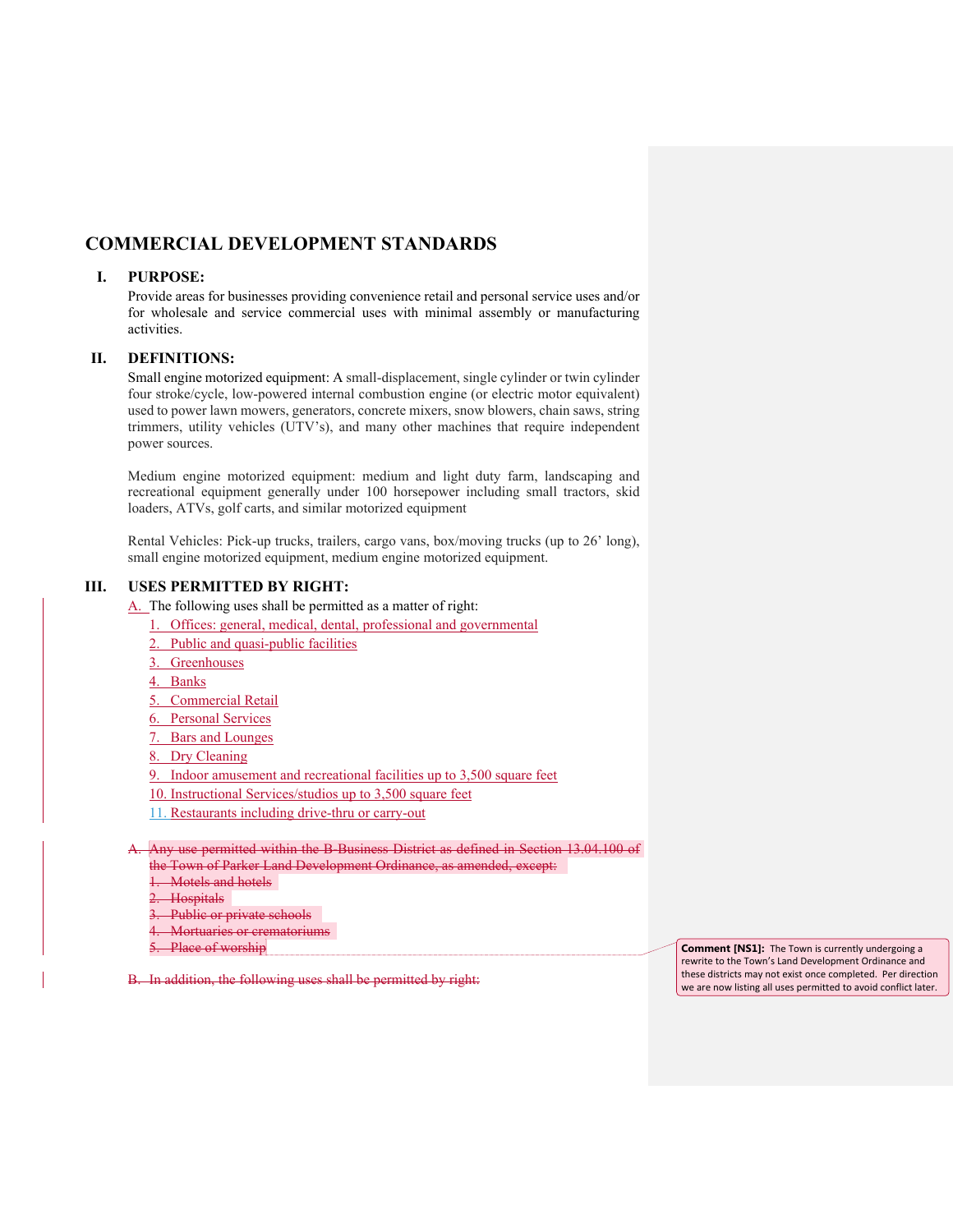- 6.12. Retail display and sale of storage sheds and similar structures
- 
- 7. Greenhouses, nurseries (plants) and garden centers, wholesale and retail 8-13. Outdoor commercial display, including storage of inventory, sub Outdoor commercial display, including storage of inventory, subject to the design standards listed within Section VII of this document  $9-14$ . Auto parts stores
- Auto parts stores
- 10. Bakeries, wholesale & retail
- 11.15. Brewery/distillery
- 12. Car wash, automatic or coin-operated
- 13. Drive-in eating and drinking establishments
- 14. Indoor dog training and dog grooming
- 15. Printing and publishing
- 16. Public parks, playgrounds, open space and outdoor recreation areas
- 17. Shopping centers
- 18. Upholstery shops

### <span id="page-8-0"></span>**IV. ACCESSORY USES:**

The following uses shall be allowed which are incidental and subordinate to the principal use of the land or building on the property:

- A. Food trucks, vendor stands and commercial kiosks, subject to Section 13.04.215, as amended of the Parker Land Development Ordinance.
- B. Motor vehicles: sales, leasing, rental servicing and repair of Rental Vehicles as an accessory activity
- C. Training/education
- D.C. Indoor small and medium engine motorized equipment sales and repair Not to exceed 25% of the total building area on the property
- E. Indoor small engine motorized equipment repair Not to exceed 20% of the total building area on the property
- F. Medium engine motorized equipment sales Not to exceed 25% of the total building area on the property
- G. Medium engine motorized equipment repair Not to exceed 20% of the total building area on the property
- H.D. Uses that are similar in nature and impact to those listed within the uses permitted by right shall be allowed as determined Other such uses as reviewed and approved by the Community Development Director
- Storage and warehousing. Storage and warehousing are permitted only where the use is accessory, ancillary, incidental, subordinate and integral to the operations of a primary nonresidential permitted use. Storage and warehousing as an accessory use should generally occupy not more than twenty-five percent  $(25%)$  of the site with the remaining seventy-five percent (75%) of the site being the primary use. Storage and warehousing are not permitted as a primary land use within the Town of Parker, as described within Section 13.04.300 of the Town of Parker Land Development Ordinance, as amended.

### <span id="page-8-1"></span>**V. USES PERMITTED BY SPECIAL REVIEW:**

The following uses shall be allowed with a Use by Special Review:

#### **Comment [NS2]:** This is an activity and not a land use.

**Comment [NS3]:** I removed this since this paragraph is word for word out of the Town code. Since there are no changes proposed it does not need to be included here.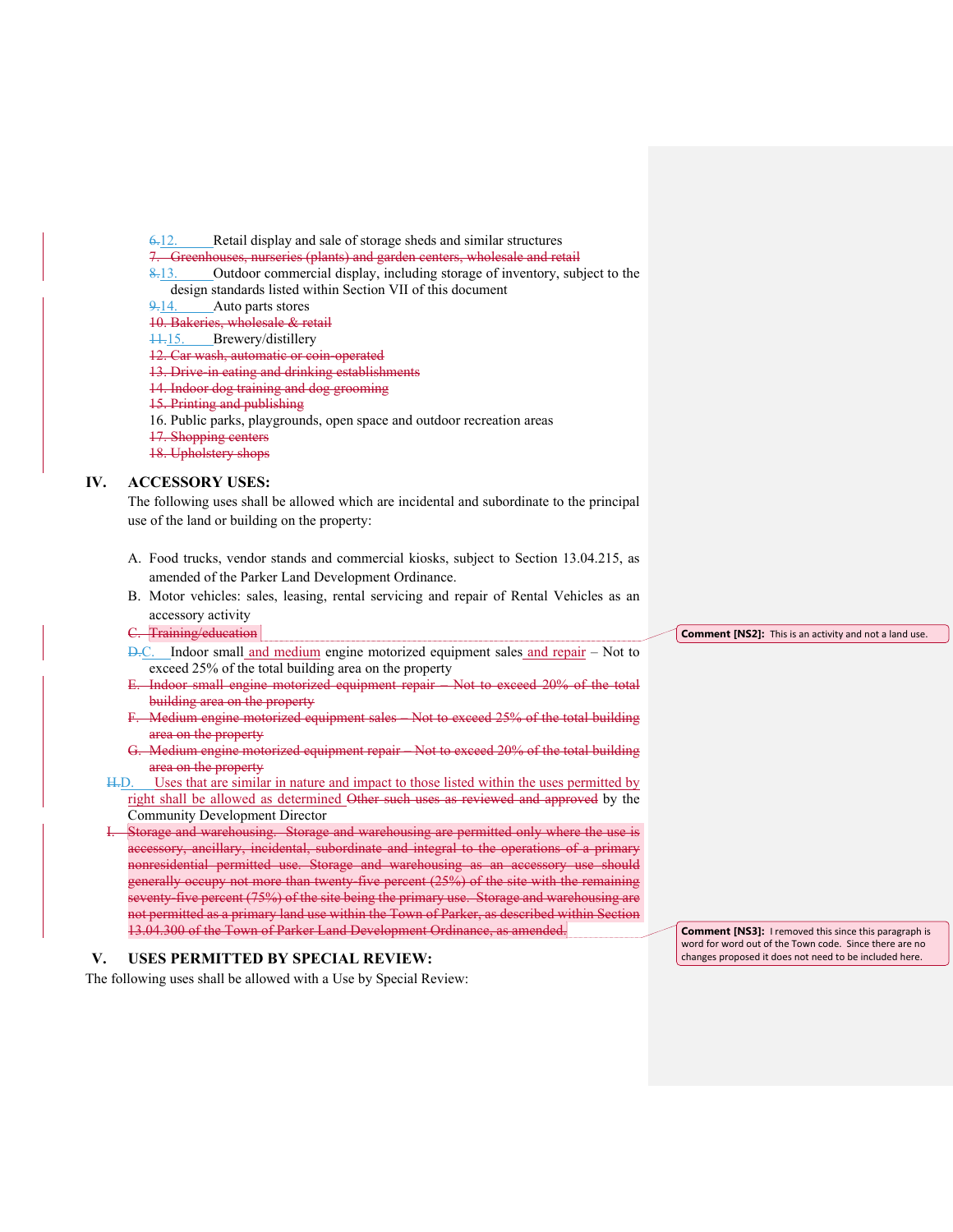- A. Automobile service, including repairs
- B. Convenience Store with or without gas station
- C. Tire repair shops
- D. Veterinary clinics and hospitals
- E. Outdoor flea markets
	- F.E. Observation kennels and pet day care

#### <span id="page-9-0"></span>**VI. DEVELOPMENT STANDARDS:**

- A. Maximum Building Height: 35 feet
- B. Minimum Front Yard Setback:
	- 1. Parker Road 25 feet for permanent enclosed structures
	- 2. Cockriel Drive -25 feet for permanent enclosed structures
- C. Minimum Side Yard Setback: 10 feet, except when adjoining a residential zone district, 25 feet for permanent enclosed structures (excluding perimeter fencing, walls or other enclosures for any garden center or nursery)
- D. Minimum Rear Yard Setback: 10 feet, except when adjoining a residential zone district, 25 feet for permanent enclosed structures (excluding perimeter fencing, walls or other enclosures for any garden center or nursery)
- E. Outdoor Commercial Display: 10 feet from Parker Road and Cockriel Drive, 25 feet when adjoining a residential zone district. Proper screening and buffer requirements shall apply as approved on a Site Plan.
- E.F. Storage areas: 50 feet from Parker Road and Cockriel Drive, 75 fee when adjoining a residential zone district. Proper screening and buffer requirements shall apply as approved on a Site Plan.

#### <span id="page-9-1"></span>**VII. OUTDOOR COMMERCIAL DISPLAY AREAS:**

Allowed as outlined within Section 13.04.120 (d) (11), except as follows:

- Outdoor commercial display is defined as any items, goods or seasonal merchandise directly related to the commercial use conducted inside the principal building, which items, goods or merchandise are permanently displayed outside of the principal building for the purposes of sale to the general public at retail.
- This Section shall not be in conflict with or used to circumvent the requirements of [Section 13.04.210](https://library.municode.com/co/parker/codes/municipal_code?nodeId=TIT13LADEOR_CH13.04ZO_13.04.210TESTUS) of the Town of Parker Land Development Ordinance, as amended.

C. Outdoor commercial display shall only be considered as part of an approved site plan, to be reviewed in accordance with [Chapter 13.06](https://library.municode.com/co/parker/codes/municipal_code?nodeId=TIT13LADEOR_CH13.06SIPLSTPR) of the Town of Parker Land Development Ordinance, as amended.

- D.A. Outdoor commercial display shall occur only within the designated areas approved as part of the approved site plan and shall not comprise more than thirtyfive percent (35%) of the total land area of the property.
- E.B. Any outdoor commercial display areas that are not enclosed with a fence, wall or other perimeter enclosure shall be identified by a permanent marking material, identifying the entire outdoor display area, as shown on the approved site plan for the property. Colored and/or stamped concrete paving, brick pavers or concrete pavers

**Comment [NS4]:** Removed any section which is word for word out of the code. Only remaining items are those that are different.